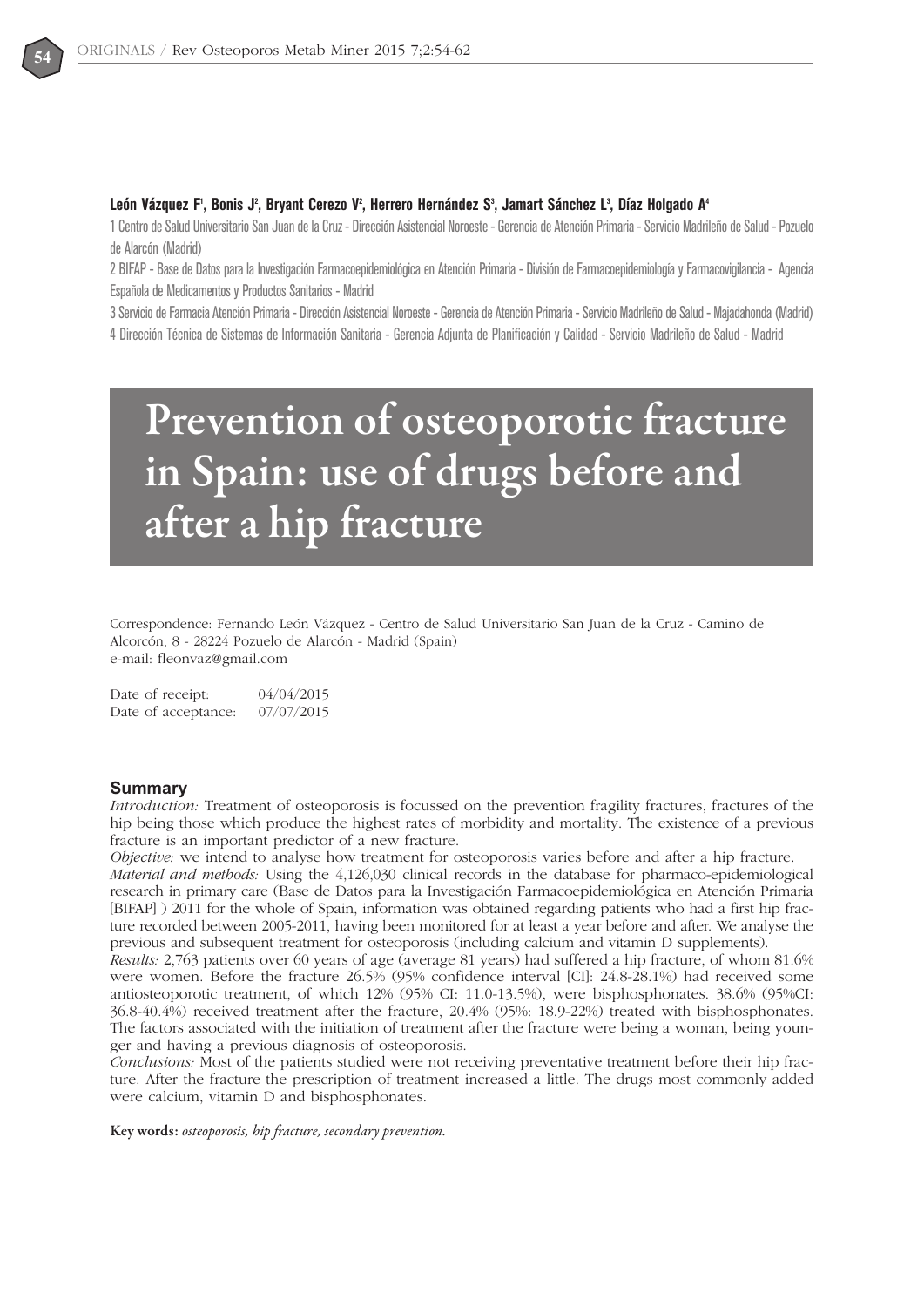#### **Introduction**

Osteoporosis is a bone disorder characterised by a deficit in both bone mineral density (quantity) and bone architecture (quality), which results in lower bone strength, greater fragility and a higher risk of fracture after minor trauma (fragility or osteoporotic fracture)<sup>1</sup>. According to the densitometric criteria proposed in 1994 by the World Health Organisation  $(WHO)<sup>2</sup>$ , in Spain, the prevalence of osteoporosis is around 26% of women aged 50 years or over, increasing with age<sup>3</sup>.

Among the osteoporotic fractures, vertebral fractures are those with the highest incidence, along with those of the radius, generating significant morbidity, although little mortality. But it is fractures of the hip, which appear later on, which present the greatest mortality<sup>4</sup>, in addition to generating greater dependency and higher health costs. In a third of cases the patient had already had an earlier fragility fracture, with 21% of these even in the other hip5 . A previous fragility fracture is, along with age, the most significant risk factor for suffering a new osteoporotic fracture. The appearance of a hip fracture due to a low impact trauma in older age permits the establishment with a high degree of suspicion of the diagnosis of established osteoporosis, making its confirmation through the use of other diagnostic measures, such as densitometry, unnecessary<sup>6</sup>.

Currently, various drugs are used for the prevention of osteoporotic fractures such as the bisphosphonates (alendronate, risedronate, etidronate, ibandronate and zoledronate) strontium ranelate (which has recently seen its authorisation for use limited) estrogen receptor modulators (raloxifene and bazedoxifene), denosumab, teriparatide and parathyroid hormone. In the past, hormone replacement therapy or calcitonin were also used, but are now in disuse due to the existence of safer and more efficacious alternatives. The use of calcium<sup>7</sup> and vitamin D supplements<sup>8</sup> was also recommended, associated or not with the aforementioned drugs, to which have been attributed improvements in bone mineral density, whose efficacy in the prevention of fractures is currently compromised when used without being associated with other drugs<sup>9</sup>.

The main aim of this study was to analyse, in a primary care setting, the prevalence of the use of pharmacological drugs for the treatment or prevention of osteoporosis before and after a first hip fracture of osteoporotic aetiology. The secondary aim was to analyse the possible factors associated with the decision to initiate treatment with bisphosphonates after a fracture in patients who were not taking them previously.

## **Material and methods**

The study was carried out using the BIFAP database (Database for pharmaco-epidemiological research in primary care [Base de Datos para la Investigación Farmacoepidemiológica en Atención Primaria]) 2011, which includes anonymised information from the clinical records of 4,126,030 patients (with an average monitoring period of 4.8 years per patient), recorded by 2,239 family doctors and primary care paediatricians across the whole of Spain $10$ .

The computerised clinical history for each patient is composed of episodes, each of which has an associated diagnosis, coded according to the International Classification for Primary Care  $(ICPC)^{11}$ . Each prescription issued for the patient is associated with a specific ICPC episode.

A study of transverse design was carried out of the use of medications for osteoporosis before and after a first episode of fracture. Those patients over 60 years of age with a first record of hip fracture coded as ICPC L75 in the period between 1st January 2005 and 1st January 20011, and with a record covering at least a year before and after the date of the fracture, were included. Those patients with a history of cancer and of Paget's disease were excluded.

For each patient selected, the sex, the age at the time of fracture, the date of the hip fracture and the presence of earlier diagnoses coded using ICPC corresponding to possible absolute or relative contraindications for the use of bisphosphonates, were noted from the medical record (Annex 1), as well as the presence of previous episodes of diabetes mellitus type 1, rheumatoid arthritis, hyperthyroidism, masculine hypogonadism, malabsorption, malnutrition, early menopause and osteoporosis (Annex 2).

The previous use of corticoids was also analysed, with, for the purposes of this study, a previous user being a patient who had had at least 3 prescriptions, and with an estimated 90 days or more of usage (based on the dosage) of prednisolone  $\geq$  5 mg/day (or equivalent) at any time before the date of the hip fracture.

Lastly, the use before or after the hip fracture of bisphosphonates (etidronate, alendronate, ibandronate, risedronate), vitamin D, calcium, calcitonin, estrogens, parathyroid hormones, teriparatide, raloxifene, bazedoxifene strontium ranelate and denosumab, were considered (Annex 3).

For each of the aforementioned drugs the patient was considered to be under primary prevention if they had received, at any time before the fracture, at least two prescriptions for one of the drugs listed, or in the case of having received a single prescription, if this was issued within 180 days before the fracture. The patient was considered to be under subsequent prevention for hip fracture if they had had at least one prescription of one of the drugs for osteoporosis described within a year after the date of the fracture.

In order to analyse which factors were associated with the initiation of treatment with bisphosphonates after a hip fracture in those who had not received earlier treatment, a logistical regression model was constructed, using as independent variables the year of the fracture, the age of the patient, the sex, the presence of diabetes, rheumatoid arthritis, record of osteoporosis or any contraindication for the use of bisphosphonates, as

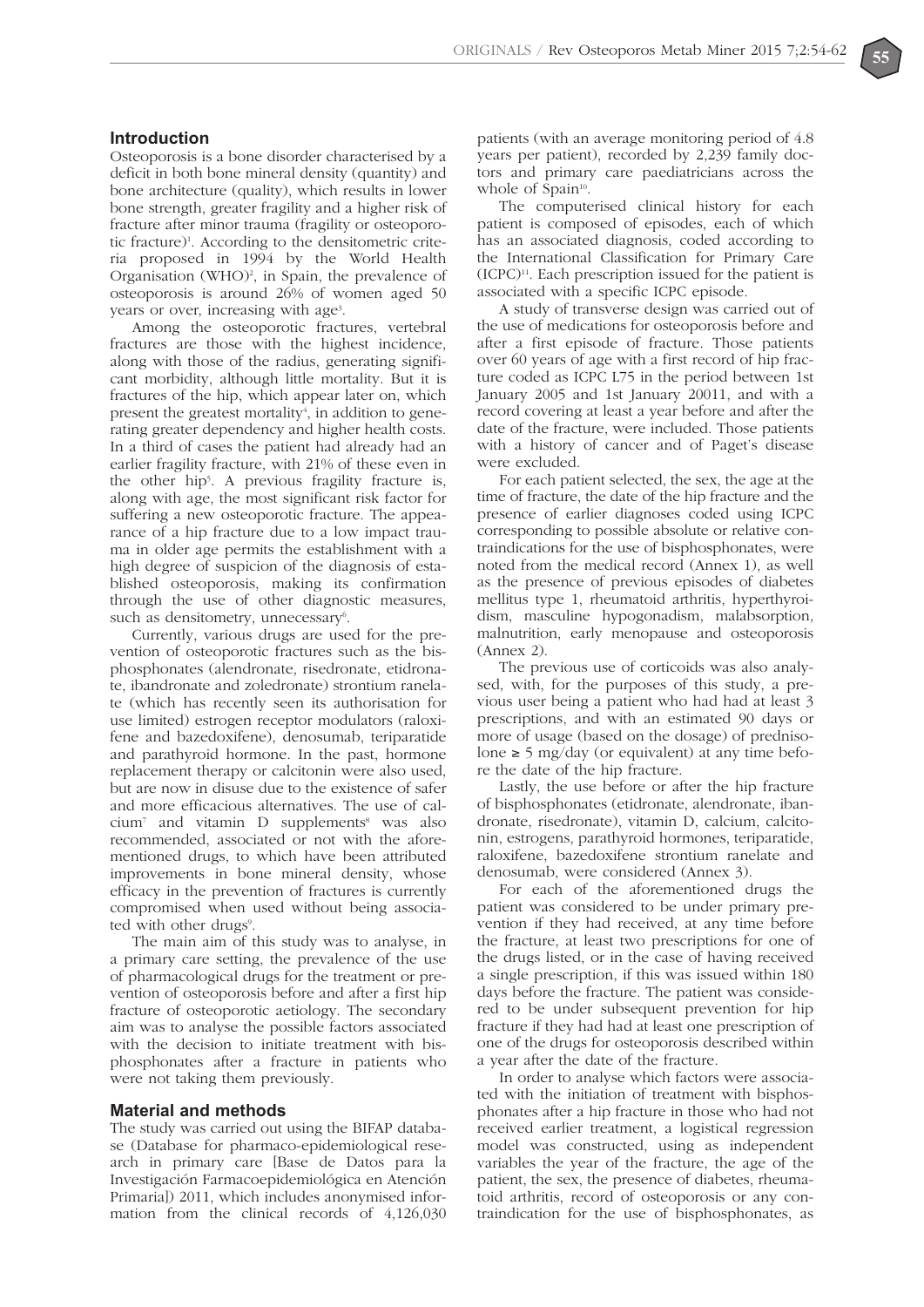

well as previous exposure to corticoids. A backward selection strategy was used based on the likelihood ratio model for the selection of variables finally included in the model. For the descriptive analysis the proportion of patients who were receiving each of the treatments studied before, and in the year following, the fracture was calculated, as well as the average age and duration of the monitoring before and after the fracture, with corresponding confidence intervals of 95% (95% CI). For hypothesis testing regarding the differences in the proportion of use of each of the drugs before and after the fracture, the McNemar test for paired data was used.

### **Results**

2,763 patients over 60 years of age (average of 81 years) were identified who had presented a first hip fracture in the period of the study, 2,225 of whom were women (81.6%). The average duration of the period of registration prior to the fracture was 5.8 years. The rest of the demographic and comorbidity data are described in Table 1.

A total of 731 patients (26.5%; 95% CI: 24.8- 28.1%) had received one of the drugs analysed before the fracture (Table 2). Of these, 338 patients (12.2%; 95% CI: 11.0-13.5%) had received some treatment with bisphosphonates.

In the year following the hip fracture, 1,066 patients (38.6%; 95% CI: 36.8-40.4%) had received some antiosteoporotic treatment (Table 2), of whom 564 (20.4%; 95% CI: 18.9-22.0%) had received a bisphosphonate (Figure 1). The increase in the use of drugs against osteoporosis (p<0.0001), as well as the increase in the use of a bisphosphonate (p<0.0001) were statistically significant according to the McNemar test.

The most commonly prescribed drugs, both before and after the fracture, were calcium (23.2% and 32.4% respectively) and vitamin D (19.6% and 31.0% respectively ). Among the bisphosphonates the most common were alendronate (6.6% and 10.4%) and risedronate (5.4% and 8.1%). On the other hand, it was notable that of the 508 men in the study, 11 (2.2%) were receiving alendronate before the fracture, and 29 (5.2%) took them within the year following the fracture.

Of the 338 patients who took bisphosphonates at any time before the fracture, 104 (30.8%) did not take them in the year after it. On the other hand, of the 2,425 patients who had not taken it before, 330 (13.6%) started treatment with bisphosphonates afresh in the year following the fracture. A total of 369 patients (13.4%; 95% CI: 12.1-14.6%) presented some absolute and relative contraindications for the use of bisphosphonates, including any diagnosis of gastritis or dyspepsia (complete criteria in Annex 1). Of the 642 patients who were taking calcium supplements at some point before the fracture, 31% (200 patients) did not receive them in the year after the fracture; while of 2,121 patients who were not taking them, 462 (21.8%) started to receive them after it. We obtained almost identical percentages with vitamin D supplements.

The logistic regression model (Table 3) regarding patients who were not taking treatment before the fracture (n=2,425) showed that the factors associated with a higher probability of initiating a treatment with bisphosphonates after fracture (n=330) were: being a woman (OR=2.44; p<0.0001), having a previous diagnosis of osteoporosis recorded (OR=1.61; p=0.009), being younger (OR per year of age=0.96; p<0.0001) and having some absolute or relative contraindication for the use of bisphosphonates (OR=1.41; p=0.033). No association was observed between the start of treatment with bisphosphonates after fracture and the fact of having diabetes, previous exposure to corticoids, history of rheumatoid arthritis or the year in which the fracture occurred. No significant interactions were observed between the independent variables analysed.

#### **Discussion**

The natural course of osteoporosis has a prolonged asymptomatic phase. In this period of primary prevention it is necessary to influence modifiable risk factors<sup>12</sup>, although the use of drugs is controversial and the benefits, if any, are of low magnitude13. On the other hand, there is a consensus in not recommending population screening of bone mineral density with densitometry, and that this test is reserved for high risk cases and in order to take key therapeutic decisions $14$ .

After the first fragility fracture the risk of suffering future fractures increases considerably<sup>15,16</sup>. So, after a first vertebral fracture, the risk of a new vertebral fracture increases 4.4 times, and of a hip fracture by  $2.3$  times<sup>17</sup>. The usefulness of drugs for prevention subsequent to the fracture (which is usually called secondary prevention, but which would strictly be tertiary prevention),<sup>18</sup> has better tests available for its use in primary prevention $6,13$ .

Various studies have analysed the prescription of drugs for osteoporosis after a hip fracture, Some evaluate the treatment prescribed on discharge from hospital after a hip fracture, with levels of treatment which vary between 6%19 and 19%20. Other works address treatment after any osteoporotic fracture over the course of a year, obtaining levels from 15% for treatment after the event<sup>21</sup>, in other cases up to  $24\%$  after any fracture, with levels of 44% after vertebral fracture and  $21\%$  after a hip fracture<sup>22</sup>. In our case we obtained rates somewhat higher than the 38% for osteoporotic treatment, even though our data include treatment initiated up to a year after the fracture, and excluded patients with early mortality (with less than a year of records available after the fracture), which probably limits its comparability with other studies. The majority of the patients (73.5%) in our sample had not received drug treatment for osteoporosis before their hip fracture. After the first fracture, the doctors initiated some treatment afresh in a minority of patients, both with bisphosphonates (13.6%) and calcium-vitamin D (21.8%). By comparing the prevalence of its use before and after the fracture an increase was con-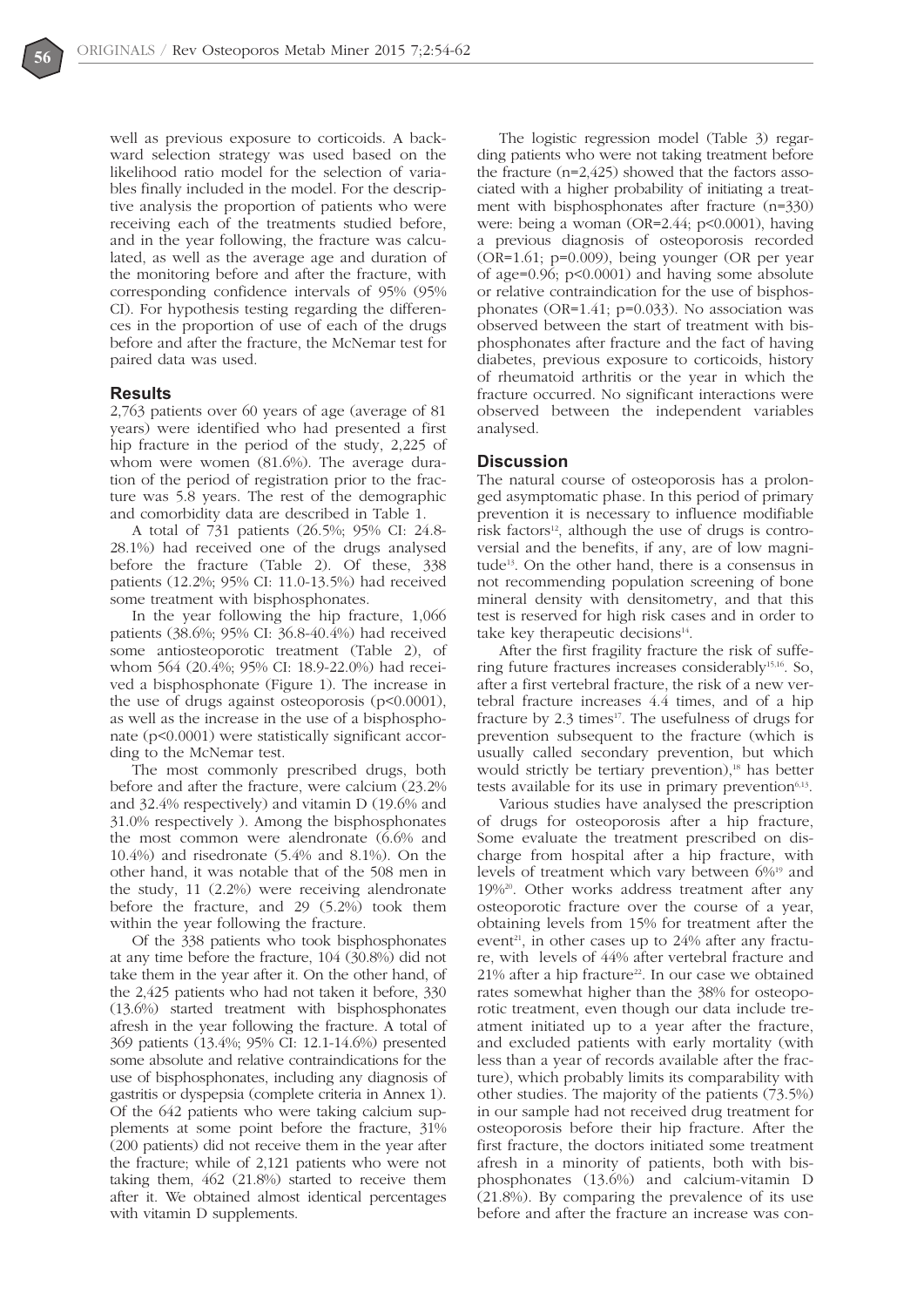|                                       | $\mathbf n$    |             |                  |
|---------------------------------------|----------------|-------------|------------------|
| Total                                 | 2,763          |             |                  |
|                                       |                | Average     | SD (min-max)     |
| Age (years)                           |                | 81.6        | 7.76 (60-105)    |
| Preregistration period (days)         |                | 2,130       | 999 (366-10,909) |
|                                       | $\mathbf n$    | Percentages |                  |
| Women                                 | 2,255          | 81.6%       |                  |
| Diabetes mellitus type 2              | 454            | 16.4%       |                  |
| Hyperthyroidism                       | 30             | 1.1%        |                  |
| Rheumatoid arthritis                  | 32             | 1.2%        |                  |
| Hypogonadism                          | $\overline{0}$ | $0.0\%$     |                  |
| Malabsorption                         | $\Omega$       | $0.0\%$     |                  |
| Malnutrition                          | $\overline{4}$ | 0.1%        |                  |
| Early menopause                       | 5              | 0.2%        |                  |
| Osteoporosis                          | 428            | 15.5%       |                  |
| Prior exposure to corticosteroids     | 144            | 5.2%        |                  |
| Contraindications for bisphosphonates | 369            | 13.36%      |                  |

Table 1. Description of the population. Clinical characteristics, exposure to corticoids and contraindications for the use of bisphosphonates, before a hip fracture

firmed in the proportion of patients who received some drug treatment (from 26.5% to 38.6%), which was, furthermore, statistically significant (p<0.0001 for the McNemar test). In a north American study<sup>23</sup>, the probability of receiving treatment after a hip fracture diminished from 40.2% in 2002 to 20.5% in 2011. Whether this increment is slight or not, is a matter of controversy, although the guides $6,15,17,24$  include people with fractures as the target population, who obtain the greatest benefit from pharmacological treatment in normal clinical practice.

The highest consumption of antiresorptive drugs in our setting is found in women at relatively early ages (66 years on average)<sup>25</sup> in whom osteoporotic fracture is less frequent in comparison with the age group of older women, in which fractures are more common and (in the hip) more serious. However, a review concluded that alendronate does reduce clinically and statistically significantly vertebral, non-vertebral, hip and wrist fractures in secondary prevention, without there being statistically significant results for primary

prevention, except for vertebral fractures<sup>13</sup>, although this is a controversial point $26$ .

The logistical regression model allows us to analyse the factors related to the decision to initiate a treatment with bisphosphonates after a first hip fracture in patients who were not receiving them previously. The data suggest that doctors in primary care use criteria similar to those used for the initiation of treatment before fracture and in primary prevention. So, being female, younger and having an earlier diagnosis of osteoporosis increases the probability of initiating treatment after a first hip fracture.

Notable among the drugs which have most been used in our analysis, both before and after a fracture, are the bisphosphonates, alendronate and risedronate, similar to other series<sup>27</sup>. On the other hand there are the recommendations in the guides for efficacy, safety and price<sup>10</sup>. The data from the study showed the existence of men in treatment with alendronate; even though alendronate has shown definite efficacy in improving bone mass in males<sup>28</sup>, its indication in the data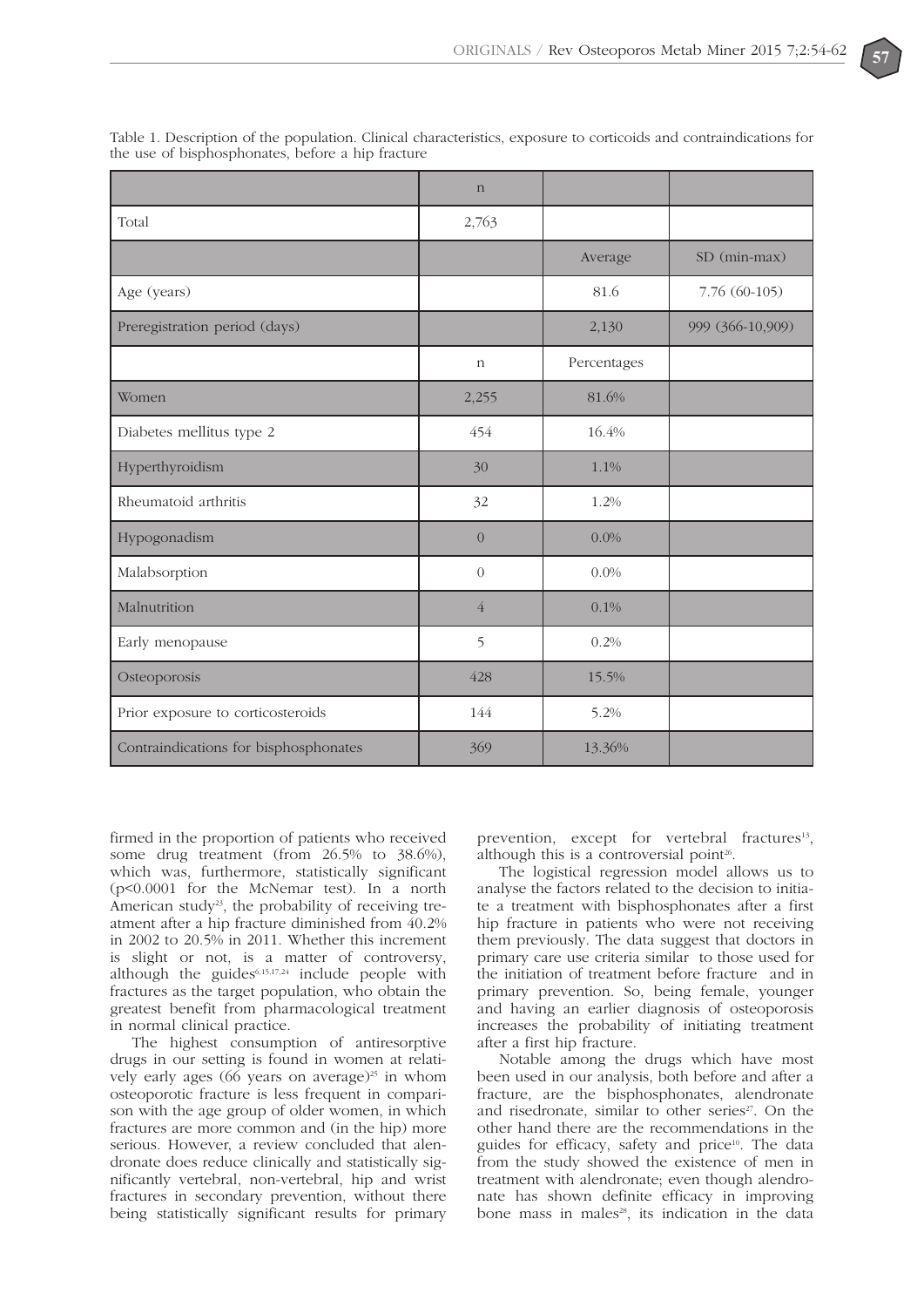

|                         |                | <b>Before</b><br>fracture<br>(a) |                | After<br>fracture<br>(b) |                  |                               |                                    |
|-------------------------|----------------|----------------------------------|----------------|--------------------------|------------------|-------------------------------|------------------------------------|
|                         | $\mathbf n$    | $\frac{0}{0}$                    | $\mathbf n$    | $\frac{0}{0}$            | Suspended<br>(c) | <b>Begin</b><br>$(\tilde{d})$ | $\mathbf{p}$<br>$\mathbf{\hat{e}}$ |
| Total                   | 2,763          |                                  | 2,763          |                          |                  |                               |                                    |
| Bisphosphonates (f)     | 338            | 12.2%                            | 564            | 20.4%                    | 104              | 330                           | < 0.0001                           |
| Alendronate             | 183            | 6.6%                             | 288            | 10.4%                    | 84               | 189                           | < 0.0001                           |
| Etidronate              | 21             | 0.8%                             | 3              | 0.1%                     | 18               | $\Omega$                      | < 0.0001                           |
| Ibandronate             | 26             | 0.9%                             | 74             | 2.7%                     | 9                | 57                            | < 0.0001                           |
| Risedronate             | 149            | 5.4%                             | 224            | 8.1%                     | 66               | 141                           | < 0.0001                           |
| Calcium                 | 642            | 23.2%                            | 904            | 32.7%                    | 200              | 462                           | < 0.0001                           |
| Vitamin D               | 542            | 19.6%                            | 857            | 31.0%                    | 167              | 482                           | < 0.0001                           |
| $Ca + vitamin D$        | 535            | 19.3%                            | 828            | 30.0%                    | 173              | 466                           | < 0.0001                           |
| Calcitonin              | 91             | 3.3%                             | 42             | 1.5%                     | 72               | 23                            | < 0.0001                           |
| Teriparatide/PTH        | 13             | 0.5%                             | 58             | 2.1%                     | 6                | 51                            | < 0.0001                           |
| Estrogens               | 15             | 0.5%                             | 6              | 0.2%                     | 13               | $\overline{4}$                | 0.0490                             |
| Raloxifene/bazedoxifene | 41             | 1.5%                             | 17             | 0.6%                     | 29               | 5                             | < 0.0001                           |
| Strontium ranelate      | 21             | 0.8%                             | 71             | 2.6%                     | 14               | 64                            | < 0.0001                           |
| Denosumab               | $\overline{0}$ | 0.0%                             | $\overline{0}$ | $0.0\%$                  | $\sqrt{a}$       | $\Omega$                      | < 0.0001                           |
| In treatment $(g)$      | 731            | 26.5%                            | 1,066          | 38.6%                    | 194              | 529                           | < 0.0001                           |

Table 2. Prevalence of pharmacological treatment for osteoporosis before and after a first hip fracture

(a): at any time before the first hip fracture; (b): within the 365 days subsequent to the first hip fracture; (c): treatment stopped after the hip fracture; (d): treatment initiated after the hip fracture; (e): McNemar test for paired data; (f): in treatment with at least one bisphosphonate; (g): in treatment with one of the earlier drugs.

sheet is restricted to postmenopausal osteoporosis $29,30$ . Only 15.5% of those patients with hip fracture had included in their diagnosis "osteoporosis", although they had received treatment with antiresorptive drugs, which suggests an additional problem of under-registration.

Our study has some limitations. It does not distinguish as to whether the treatment before the fracture was for primary prevention, given that the patient could have had a previous fragility fracture, as long as it was different from the hip. Neither does it analyse the dose or duration of the drugs used, since after the fracture there could have been patients treated for a short period, as against others who could have been treated for the whole period of the study after the hip fracture. The prescription of drugs subsequent to the fracture reflects the preoccupation by the professional with the risk of new fractures, which results in the initiation of treatment aimed at secondary prevention. However, it does not tell us about its persistence over time.

Another limitation is that, given the nature of the record from which the data was obtained, it is not possible to differentiate with certainty between absolute contraindications and precautions for the use of bisphosphonates. The association between the existence of an earlier contraindication before the fracture and the start of treatment after the fracture (OR=1.41) should be interpreted within this context. A possible hypothesis would suggest that the professionals, faced with precaution on use, don't initiate preventative treatment with bisphosphonates, but that once the fracture occurs, reconsider the risk-benefit balance in favour of pharmacological treatment. It is important to note that in our study only those patients with a survival of at least one year after fracture were included. This selection criterion adds consistency to our data and facilitates their interpreta-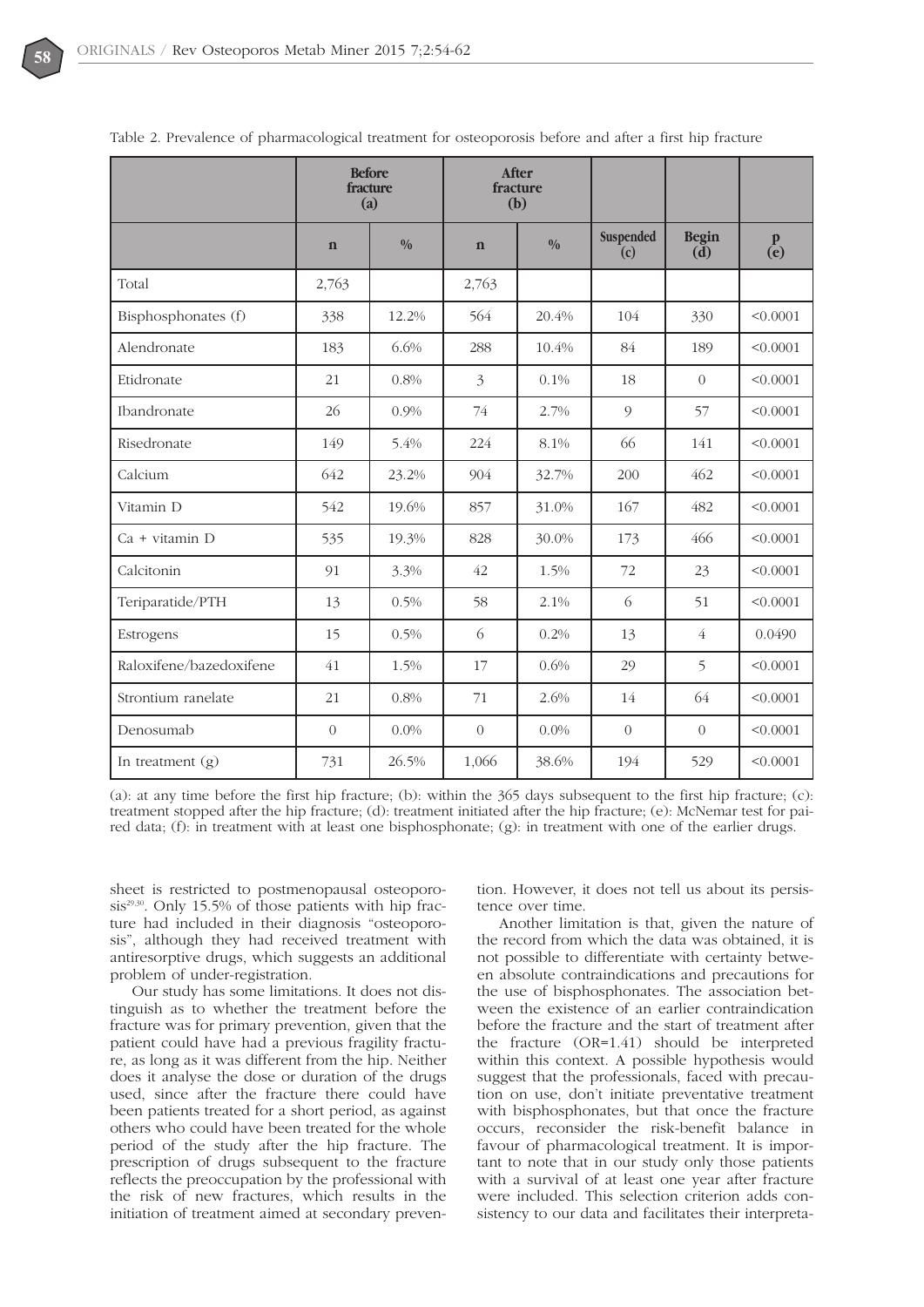

Figura 1. Evolución del tratamiento antes y después de la fractura de cadera

tion, but makes it difficult to compare them with the results of other studies in which patients with early mortality after a fracture are included.

Notable among the strengths of the study is the high number of hip fractures analysed (n=2,763) and the variety of drugs studied. The fact that the clinical record was used as a source of data retrospectively, and the inclusion of treatment initiated up to a year after the date of the fracture, and not only immediately after it, means that the results are probably a good refection of real clinical practice in the primary care context. Using episodes of hip fractures in people over 60 years of age as a marker for established osteoporosis offers advantages since, given its gravity, it is not usually omitted from their record, and it rarely has a different origin from bone fragility<sup>6</sup>. Contrarily, the analysis of other types of fracture such as of the wrist or vertebrae are less specific, since they may have other origins, may pass unnoticed, or be variable in the register. A piece of data in favour of the external validity of the study is that the average age at fracture in our sample, 81 years, coincides with other Spanish studies with different methodologies, and coincides also in the ratio between women and men of 4:1<sup>4,5</sup>.

The majority of patients in our study were not in treatment before suffering their hip fracture. After it there was a moderate increase in the prescription of drugs for osteoporosis. There are currently no data on the efficacy of these drugs in the prevention of hip fracture in patients who have already suffered a previous hip fracture, and it would therefore be very interesting to carry out new studies to determine whether the preventative treatment after a first hip fracture is effective or not in preventing new fractures.

**Acknowledgements:** The authors would like to thank the inestimable collaboration of the family doctors and paediatricians in primary care participating in BIFAP, whose contribution of a high quality record of their daily activity has made the realisation of this study possible.

**Source of funding:** This work was carried out without external funding.

### **Bibliography**

- 1. National Institutes of Health (USA). Consensus Development Panel on Osteoporosis Prevention, Diagnosis, and Therapy. JAMA 2001;285:785-95.
- 2. World Health Organization: Assessment of Fracture Risk and its application to screening for postmenopausal Osteoporosis. Report of WHO Study group (Technical report series 843: 1-129). Geneva Switzerland; 1994.
- 3. Díaz-Curiel M, García JJ, Carrasco JL, Honorato J, Pérez-Cano R, Rapado A, et al. Prevalencia de osteoporosis determinada por densitometría en la población femenina española. Medicina Clínica (Barcelona) 2001;116:86-8.
- 4. Serra JA, Garrido G, Vidán M, Marañón E, Brañas F, Ortiz J. Epidemiología de la fractura de cadera en ancianos en España. Ann Med Intern (Madrid) 2002;19:389-95.
- 5. Herrera A, Martínez AA, Ferrández L, Gil E, Moreno A. Epidemiology of osteoporotic hip fractures in Spain. Int Orthop 2006;30:11-4.
- National Institute for Health and Care Excellence. Alendronate, etidronate, risedronate, raloxifene, strontium ranelate and teriparatide for the secondary prevention of osteoporotic fragility fractures in postmenopausal women (amended) (TA161). NICE, 2010 http://www.nice.org.uk/guidance/ta161.
- 7. Shea B, Wells G, Cranney A, Zytaruk N, Robinson V, Griffith L, et al. Osteoporosis Methodology Group and The Osteoporosis Research Advisory Group. Meta-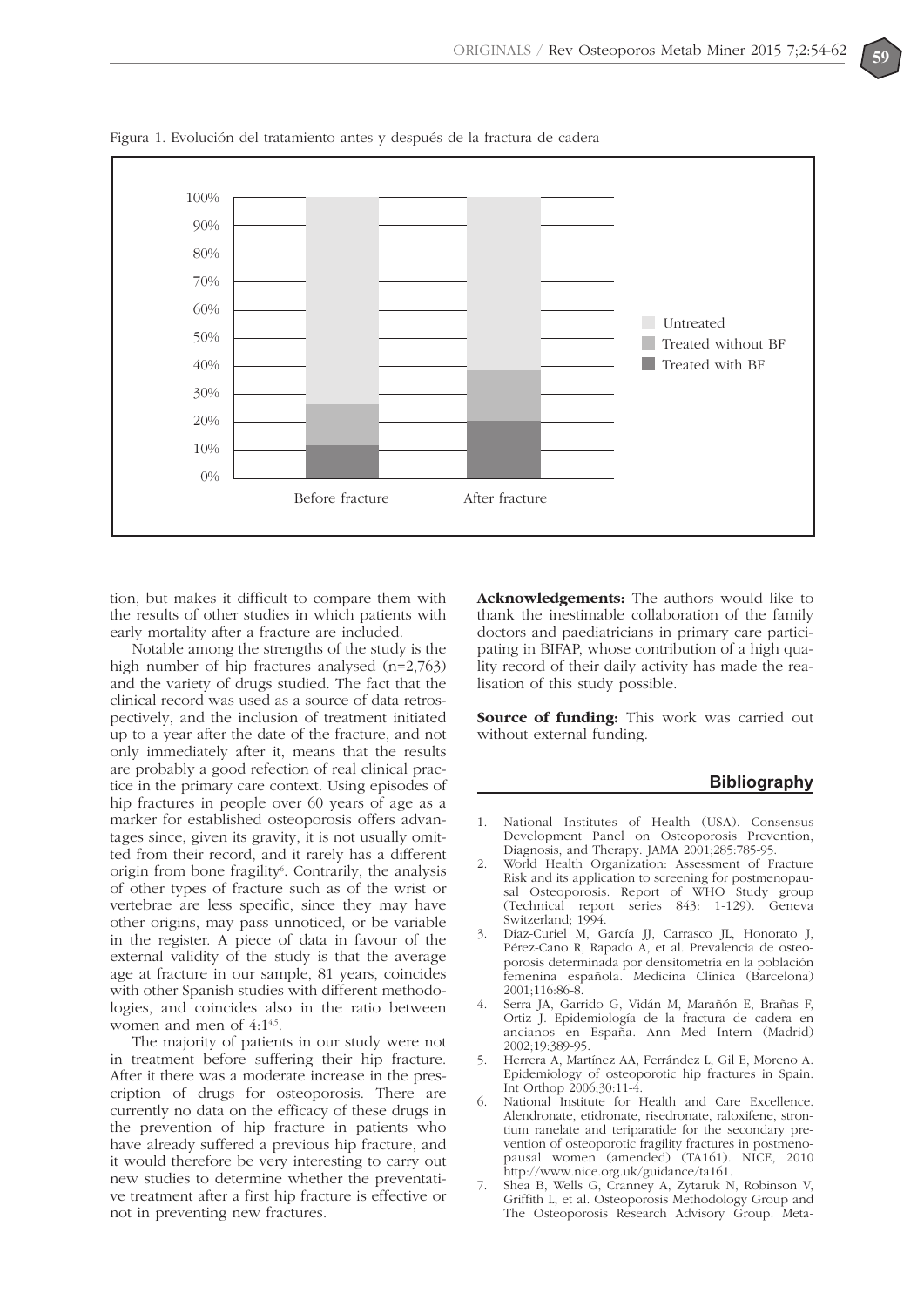|                                           | OR adjusted (b) | IC $95%$      |
|-------------------------------------------|-----------------|---------------|
| Woman                                     | 2.44            | $1.69 - 3.52$ |
| Prior osteoporosis                        | 1.61            | $1.13 - 2.30$ |
| Contraindication prior bisphosphonate (c) | 1.41            | $1.03 - 1.94$ |
| Age                                       | 0.96            | $0.94 - 0.97$ |

Table 3. Factors related to the initiation of bisphosphonate therapy after first hip fracture (a)

(a): logistical regression model with 2,425 patients who did not receive primary prevention with bisphosphonates prior to the fracture; (b): dependent variable: receiving secondary prevention with bisphosphonates in the 365 days subsequent to a first hip fracture; (c) absolute or relative contraindication for the use of bisphosphonates.

analyses of therapies for postmenopausal osteoporosis. VII. Meta-analysis of calcium supplementation for the prevention of postmenopausal osteoporosis. Endocr Rev 2002;23:552-9.

8. Papadimitropoulos E, Wells G, Shea B, Gillespie W, Weaver B, Zytaruk N, et al. Osteoporosis Methodology Group and The Osteoporosis Research Advisory

Annex 1. Absolute or relative contraindications to the bisphosphonates

Gastric pathology:

- Oesophagitis: oesophagitis, caustic oesophagitis, reflux oesophagitis.
- Duodenal ulcer: duodenal ulcer, duodenal ulceration.
- Gastric ulcer: stomach ulcer, stomach ulceration, perforated stomach ulceration, gastrointestinal ulceration, peptic ulceration.

• Gastritis: disturbance in stomach function, dyspepsia, duodenitis

Annex 2. Other clinical characteristics analysed

- Hyperthyroidism
- Diabetes mellitus type 2
- Malabsorption syndrome
- Malnutrition
- Masculine hypogonadism
- Early menopause
- Rheumatoid arthritis
- Osteoporosis

Group. Meta-analyses of therapies for postmenopausal osteoporosis. VIII: Meta-analysis of the efficacy of vitamin D treatment in preventing osteoporosis in postmenopausal women. Endocr Rev 2002;23:560-9.

- Moyer VA. U.S. Preventive Services Task Force. Vitamin D and calcium supplementation to prevent fractures in adults: U.S. Preventive Services Task Force recommendation statement. Ann Intern Med 2013;158:691-6.
- 10. Salvador-Rosa A, Moreno-Pérez JC, Sonego D, García-Rodríguez LA, de Abajo-Iglesias FJ. El Proyecto BIFAP: Base de datos para la Investigación Farmacoepidemiológica en Atención Primaria. Aten Primaria 2002;30:655-61.
- 11. Lamberts H, Wood M (Eds.). Clasificación Internacional de la Atención Primaria (CIAP). Barcelona: Masson/SG; 1990.
- 12. National Clinical Guideline Centre (UK). Osteoporosis: Fragility Fracture Risk: Osteoporosis: Assessing the risk of fragility fracture. London: Royal College of Physicians (UK); 2012.
- 13. Wells GA, Cranney A, Peterson J, Boucher M, Shea B, Robinson V, et al. Alendronate for the primary and secondary prevention of osteoporotic fractures in postmenopausal women. Cochrane Database Syst Rev 2008;(1):CD001155.
- 14. Malabanan AO, Rosen HN, Vokes TJ, Deal CL, Alele JD, Olenginski TP, et al. Indications of DXA in women younger than 65 yr and men younger than 70 yr: The 2013 Official Positions. J Clin Densitom 2013;16:467-71.
- 15. Grupo de trabajo de la Guía de Práctica Clínica sobre Osteoporosis y Prevención de Fracturas por Fragilidad. Guía de Práctica Clínica sobre Osteoporosis y Prevención de Fracturas por Fragilidad. Plan de Calidad para el Sistema Nacional de Salud del Ministerio de Sanidad y Política Social. Agència d Avaluació de Tecnologia i Recerca Mèdiques de Cataluña (AATRM). Madrid, 2010.
- 16. Akesson K, Marsh D, Mitchell PJ, McLellan AR, Stenmark J, Pierroz DD, et al. IOF Fracture Working Group. Capture the Fracture: a Best Practice Framework and global campaign to break the fragility fracture cycle. Osteoporos Int 2013;24:2135-52.
- 17. Dirección General de Farmacia y Productos Sanitarios. Recomendaciones para la valoración y tratamiento de la osteoporosis primaria en mujeres de la Comunidad de Madrid. Madrid: Consejería de Sanidad; 2007.
- 18. Martínez-González MA, Guillén-García F, Delgado-Rodríguez M. Conceptos en Salud Pública. En: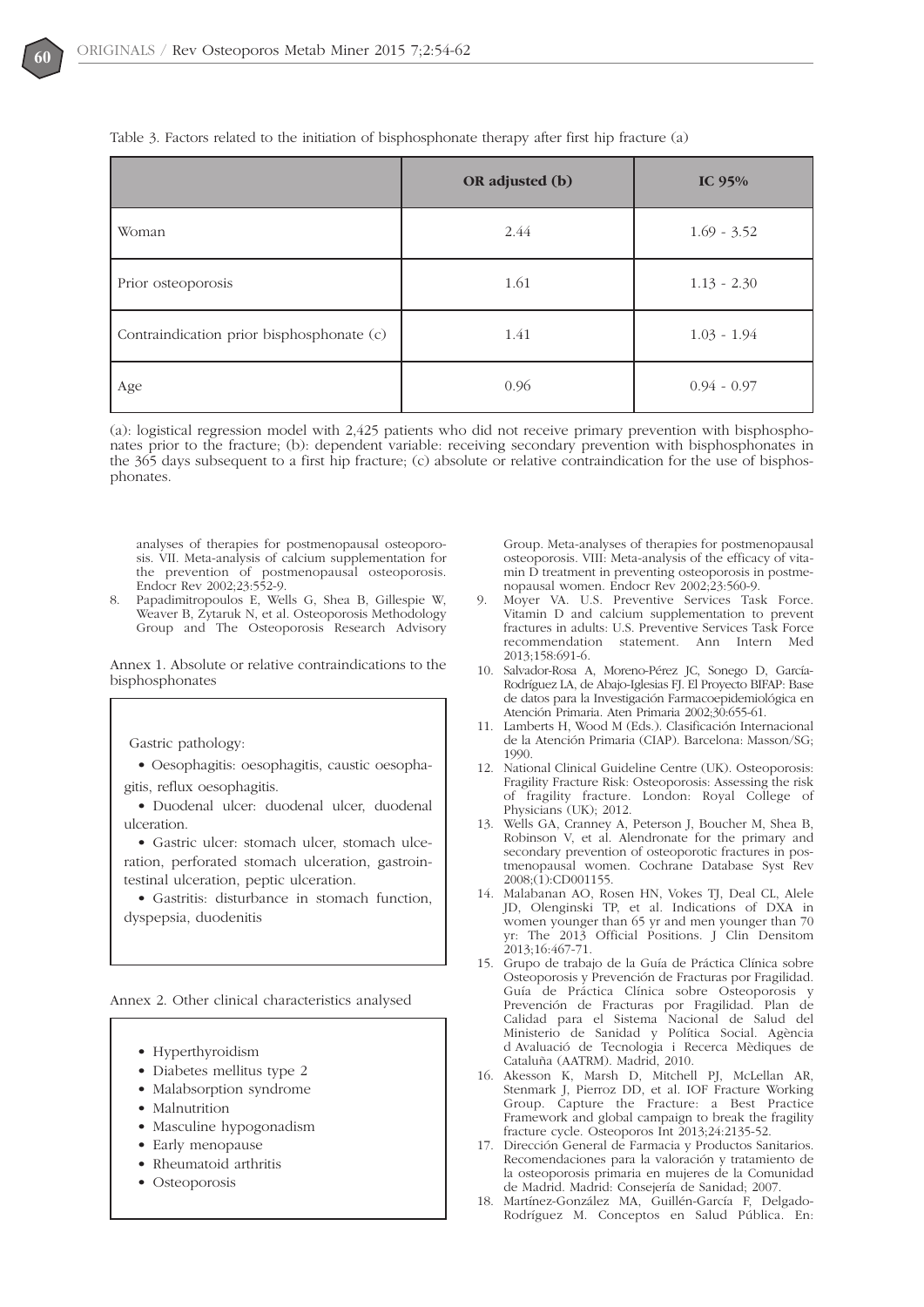| · Corticosteroids:                       |                                          |  |
|------------------------------------------|------------------------------------------|--|
| H02AB01                                  | Betamethasone                            |  |
| H02AB13                                  | Deflazacort                              |  |
| H02AB02                                  | Dexamethasone                            |  |
| H02AB09                                  | Hydrocortisone                           |  |
| H02AB04                                  | Methylprednisolone                       |  |
| H02AB06                                  | Prednisolone                             |  |
| H02AB07                                  | Prednisolone                             |  |
| H02AB08                                  | Triamcinolone                            |  |
| • Vitamin D                              |                                          |  |
| A11CC05                                  | Cholecalciferol                          |  |
| • Calcium supplements                    |                                          |  |
| A12AA01                                  | Calcium phosphate                        |  |
| A12AA04                                  | Calcium phosphate                        |  |
| A12AA10                                  | Calcium glucoheptonate                   |  |
| A12AA12                                  | Calcium acetate, anhydrous               |  |
| A12AA20                                  | Calcium (different salts in combination) |  |
| A12AA91                                  | Calcium pidolate                         |  |
| A12AA92                                  | Oseina-hydroxyapatite complex            |  |
| • Calcium + vitamin D partnerships       |                                          |  |
| A12AX91                                  | Calcium phosphate + cholecalciferol      |  |
| A12AX92                                  | Calcium lactate + cholecalciferol        |  |
| A12AX93                                  | Calciocarbonato + cholecalciferol        |  |
| A12AX94                                  | Calcium glucoheptonate + cholecalciferol |  |
| A12AX96                                  | Calcium pidolate + cholecalciferol       |  |
| • Estrogens                              |                                          |  |
| G03CA03                                  | Estradiol                                |  |
| G03CA04                                  | Estriol                                  |  |
| G03CA57                                  | Conjugated estrogens                     |  |
| · Selective estrogen receptor modulators |                                          |  |
| G03XC01                                  | Raloxifene                               |  |
| G03XC02                                  | Bazedoxifene                             |  |
| • Calcitonins                            |                                          |  |
| H05BA01                                  | Calcitonin (salmon, synthetic)           |  |
| H05BA03                                  | Calcitonin (human synthetic)             |  |
| · Bisphosphonates                        |                                          |  |
| M05BA01                                  | Etidronic acid                           |  |
| M05BA04                                  | Alendronate acid                         |  |
| M05BA06                                  | Ibandronic acid                          |  |
| M05BA07                                  | Risedronic acid                          |  |
| M05BA91                                  | Alendronate acid + cholecalciferol       |  |
| • Other endocrine drugs                  |                                          |  |
| H05AA02                                  | Teriparatide                             |  |
| H05AA03                                  | Parathyroid hormones                     |  |
| · Other drugs bone diseases              |                                          |  |
| M05BX03                                  | Strontium ranelate                       |  |
| M05BX04                                  | Denosumab                                |  |

Annex 3. Drug study